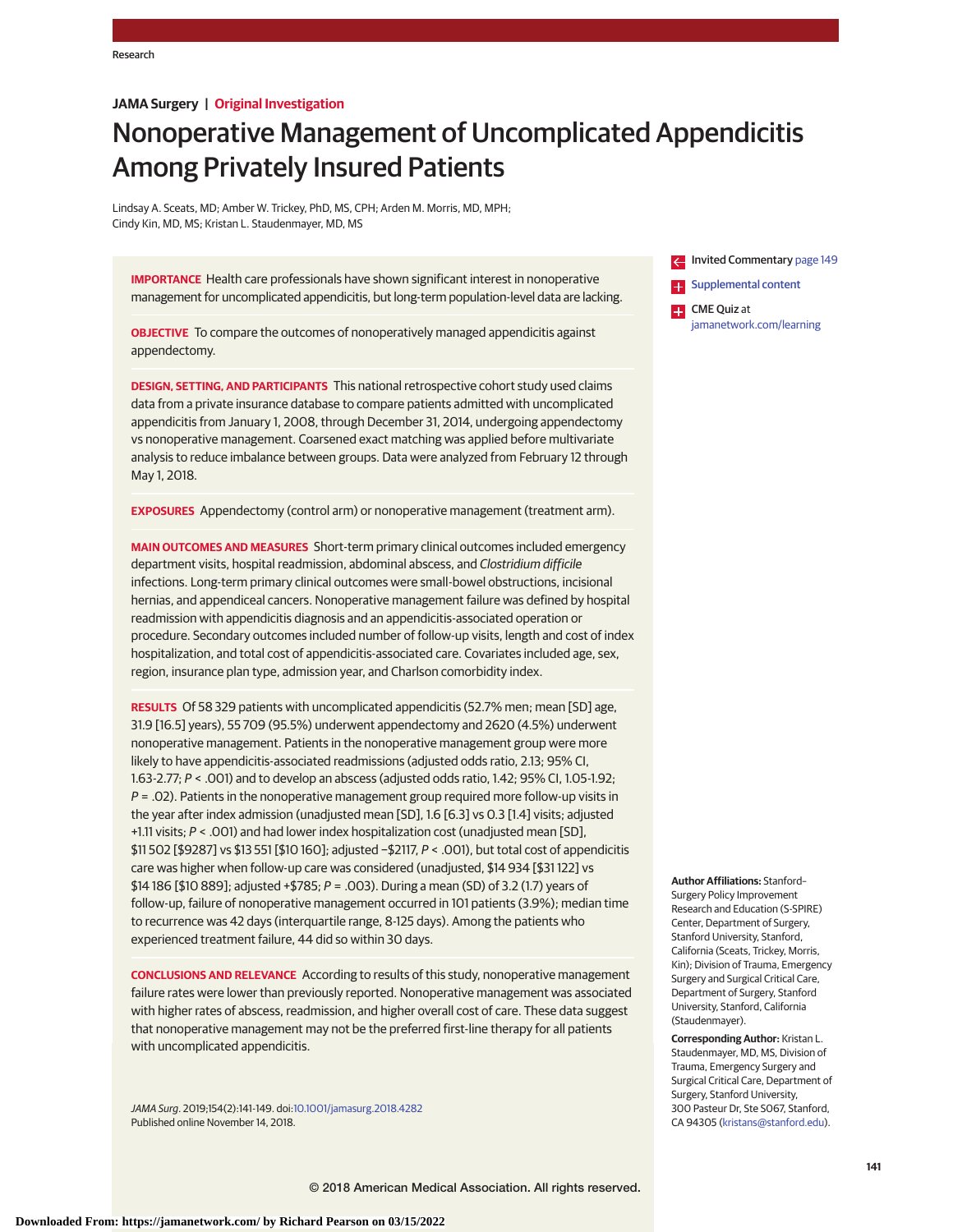Traditional surgical teaching states that acute appendi-<br>citis invariably progresses to gangrene and perforation<br>if not undergoing surgery in a timely fashion.<sup>1-3</sup> As such,<br>urgent appendentemy has historically been consid citis invariably progresses to gangrene and perforation urgent appendectomy has historically been considered the mainstay of treatment. However, appendectomy is not without risk; reported rates of postoperative complications range from 2% to 23%. $4-6$  In addition, long-term complications may occur, including incisional hernias and small-bowel obstructions.7-9 Due to sheer volume, appendectomy is the sixth leading cause of morbidity and mortality owing to emergency general surgery in the United States.10

Given the known risks associated with surgery, several randomized clinical trials have compared appendectomy with nonoperative antibiotic management for uncomplicated appendicitis.<sup>11-17</sup> In the largest and most recent randomized trial, 73% of patients treated nonoperatively did not require appendectomy within 1 year of follow-up.<sup>14</sup> For the patients with nonoperative treatment who eventually required surgery, the complication rate was no higher than for patients who initially underwent appendectomy. In combination with other existing randomized clinical trials and concordant with recent consensus guidelines,<sup>18</sup> these data indicate that nonoperative management is a viable treatment option in most cases and imply that surgery is overused.

Despite randomization, these trials contain limitations that threaten the generalizability of their findings. Existing randomized clinical trials are relatively small, with a maximum follow-up of 2 years. Among the 2 existing studies that examined long-term outcomes of nonoperative management, one was a nonrandomized single-institution study confined to pediatric patients<sup>19</sup>; the other was regionally limited, unable to censor patients who left the cohort, and conducted a decade ago.<sup>20</sup>

To address these issues, we assessed nonoperative management of uncomplicated appendicitis using a large private insurance claims database. We hypothesized that (1) nonoperative management would be selected more often than appendectomy for patients deemed high-risk candidates for surgery; (2) nonoperative management would have comparable outcomes with appendectomy; and (3) the overall cost of nonoperative management would be less than that of appendectomy.

# Methods

# Study Design

We performed a retrospective cohort analysis of patients admitted with uncomplicated appendicitis using the Truven Health MarketScan database from 2007 through 2015. The database contains deidentified patient-level information from inpatient, outpatient, and pharmaceutical claims on 40 to 50million privately insured patients per year. Claims originate from more than 150 large employer-sponsored health plans and include patients from all 50 states. The database includes demographic characteristics (ie, age, sex, and geographic region), encounter data (ie, hospital admissions, outpatient visits, and associated procedures), pharmaceutical data (ie, medica-

# **Key Points**

**Question** Is nonoperative management of appendicitis effective in a national retrospective cohort?

**Findings** In a national cohort analysis of 58 329 patients with uncomplicated appendicitis, patients treated nonoperatively had higher rates of abscess (2.3% vs 1.3%) and readmission (all-cause, 4.6% vs 2.5%; appendicitis-associated, 2.6% vs 1.2%) and higher overall cost of care (\$14 934 vs \$14 186). The overall failure rate of nonoperative management was 3.9%.

**Meaning** Although the overall failure rate of nonoperative management of appendicitis was very low, nonoperative management was associated with worse short-term outcomes compared with appendectomy.

tions, days' supply, dose dispensed, strength, and administration method), and financial data (ie, total cost, copayment, and deductibles). The institutional review board of Stanford University determined that this project did not meet the definition of human subject research and exempted it from further review and informed consent.

#### **Participants**

We identified a cohort of patients who underwent inpatient admission from January 1, 2008, through December 31, 2014, with a primary admission diagnosis of acute appendicitis. The American Association for the Surgery of Trauma has recently developed a grading system for appendicitis.<sup>21</sup> Grade I appendicitis was classified as uncomplicated acute appendicitis.We elected to focus on uncomplicated appendicitis to avoid bias introduced during complex clinical scenarios not consistent with those studied in randomized clinical trials of nonoperative management. We used *International Classification of Diseases, Ninth Revision* (*ICD-9*) codes 540.9 and 541.0 to classify uncomplicated acute appendicitis.<sup>21-24</sup> Patients with cooccurring diagnosis or procedure codes consistent with complicated appendicitis were excluded (*ICD-9*codes 472.0, 540.0, 540.1, 54.91, 567.22, and 569.5; *Current Procedural Terminology* [*CPT*] codes 10030, 49021, 49405, 49406, 75989, 76942, 77002, and 77012). Patients were classified as undergoing appendectomy if appendectomy procedure codes were present (*ICD-9* codes 47.01 and 47.09; *CPT* codes 44950 and 44970). Patients lacking appendectomy codes were excluded if they had procedure codes for an operation other than appendectomy. The remaining patients were classified as undergoing nonoperative management. We required patients to be continuously enrolled for at least 12 months before the index appendicitis admission to ensure adequate capture of comorbid disease and for at least 12 months afterward to ensure adequate follow-up time.

## **Outcomes**

Our primary outcomes of interest were the clinical outcomes of appendicitis treatment associated with nonoperative management compared with appendectomy. These outcomes included rates of short-term (<30 days) complications (including emergency department visits, all-cause readmissions,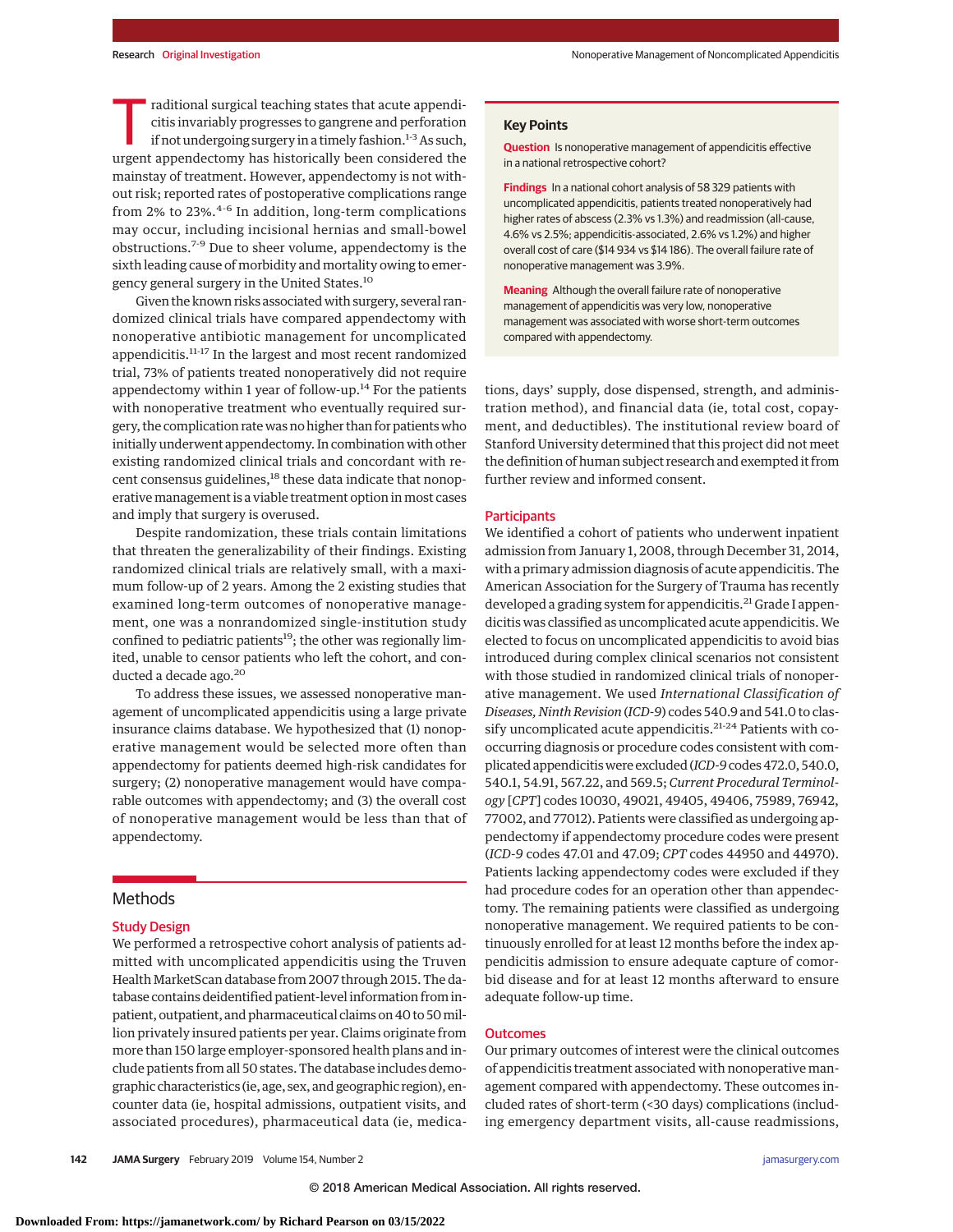appendicitis-associated readmissions, rates of abdominal abscess, and *Clostridium difficile* diagnoses) (eTable in the [Supplement](https://jama.jamanetwork.com/article.aspx?doi=10.1001/jamasurg.2018.4282&utm_campaign=articlePDF%26utm_medium=articlePDFlink%26utm_source=articlePDF%26utm_content=jamasurg.2018.4282) provides a definition of complications) and rates of long-term (≥30 days) complications (including readmission for small-bowel obstruction, diagnosis of incisional hernia, and diagnosis of appendiceal cancer), consistent with published randomized trials.<sup>14,15</sup> Secondary outcomes included length of stay during index hospitalization, cost of index hospitalization, number of follow-up visits required in the following year, and the total cost of appendicitis-associated care in the year after diagnosis. Total cost of appendicitis-associated care was determined by summing the total cost for every inpatient and outpatient encounter associated with appendicitis for the following year, including the index hospitalization. Log transformations of hospital length of stay, index hospitalization cost, and total cost of appendicitis care were calculated given the right skewness of the variables and generated similar results.

In post hoc analyses, we assessed rates of nonoperative management failure (<30 days) and rates of appendicitis recurrence (≥30 days) for patients undergoing nonoperativemanagement as well as timing of failure or recurrence. Failure or recurrence was defined as readmission to the hospital with a diagnosis of appendicitis (*ICD-9* codes 540.0, 540.1, 540.9, 541.0, and 542.0;*International Statistical Classification of Diseases and Related Health Problems, Tenth Revision* codes K35.80, K35.89, and K37) and undergoing an appendicitisassociated operation or procedure (ie, appendectomy, right hemicolectomy, or percutaneous drain placement).

We assessed regional variation in nonoperative management by assessing the percentage of total appendicitis cases managed nonoperatively in each metropolitan statistical area (MSA) with at least 10 cases of appendicitis. Urban vs rural patients were categorized by those living in an MSA vs those not.

# Variable Classification

The primary independent variable of interest was appendectomy vs nonoperative management. Covariates included age group (<12, 12-18, 19-30, 31-44, and 45-64 years), geographic region, sex, insurance plan type (exclusive or preferred provider organization, health maintenance organization or capitated point-of-service plan, high-deductible or consumerdriven health plan, point of service, and comprehensive health insurance), year of index admission, and Charlson comorbidity index (calculated using inpatient and outpatient claims from the 12-month lead-in period). Reference groups were appendectomy, age 12 to 18 years, Northeast region, exclusive or preferred provider organization insurance type, and Charlson comorbidity index of 0. Financial variables were adjusted to December 2017 dollars using the Consumer Price Index.25

## Statistical Analysis

Data were analyzed from February 12 to May 1, 2018. Level of significance was defined a priori as α = .05, and *P* values were 2-tailed.We did not adjust for multiple comparisons given the exploratory observational nature of our study and the relatively small number of outcomes and to avoid missing any potentially important unknown outcomes (eg, exaggerating type

II error).<sup>26</sup> Categorical and demographic variables were compared using  $\chi^2$  tests. A nonparametric test for trend across ordered groups was performed to assess the association between diagnosis year and the use of nonoperative management, as well as the use of laparoscopy. Categorical variables were compared using  $\chi^2$  tests, and continuous variables were compared using unpaired 2-tailed *t* tests.

Given the presumed bias in patient selection for nonoperative management, we applied a coarsened exact matching (CEM) algorithm before multivariate analysis to reduce covariate imbalance between groups. Coarsened exact matching is a form of monotonic imbalance bounding in which the balance between treatment and control groups is chosen*ex ante*<sup>27</sup> by pruning observations so that remaining data have improved covariate distributions between the treatment and control groups. In contrast to the common method of propensity score matching, CEM approximates an efficient, fully blocked randomized experiment, which is a more powerful experimental design than complete randomization. Blocking approaches such as CEM allow for improved balance between treatment and control groups,whereas propensity scorematching ignores the potentially large imbalance that full blocking can remove.<sup>28,29</sup> We then calculated multivariate linear and logistic regressions to compare cohorts preprocessed with CEM. Covariates included in CEM and adjusted for in regressionmodels included age group, sex, geographic region, insurance plan type, year of index hospitalization, and Charlson comorbidity index. Finally, we determined timing of nonoperativemanagement failure or appendicitis recurrence using Kaplan-Meier time-to-event analysis. Patientswere censored at the end of continuous plan enrollment.

Missing or unknown demographic data were considered a separate category within each variable. No patients were missing data regarding primary outcomes. Patients missing data regarding secondary outcomes were considered not to have the outcome during their enrollment. All statistical analyses were completed using Stata software (version 14.2; StataCorp).

# Results

After applying cohort selection criteria, we identified 58 329 patients with a primary admission diagnosis of acute, uncomplicated American Association for the Surgery of Trauma grade I appendicitis (Figure 1) (47.3% women and 52.7% men; mean [SD] age, 31.9 [16.5] years). A total of 55 709 patients underwent appendectomy (95.5%) and 2620 (4.5%) were managed nonoperatively. Although the yearly distribution of appendectomy vs nonoperative management differed (Table 1), we found no significant trend in the percentage of patients who underwent nonoperative management by year (*P* = .62). Most patients (83.0%) who had an appendectomy underwent a laparoscopic procedure; the percentage of patients who had laparoscopic surgery increased significantly across the study period (6076 [75.8%] in 2008 to 3306 [91.3%] in 2014; *P* < .001) (Figure 2). Patients who underwent nonoperative management were significantly older (mean [SD] age, 34.2 [16.8] vs 31.8 [16.4] years,*P*< .001; aged 46-64 years, 824 of 2620 [31.4%]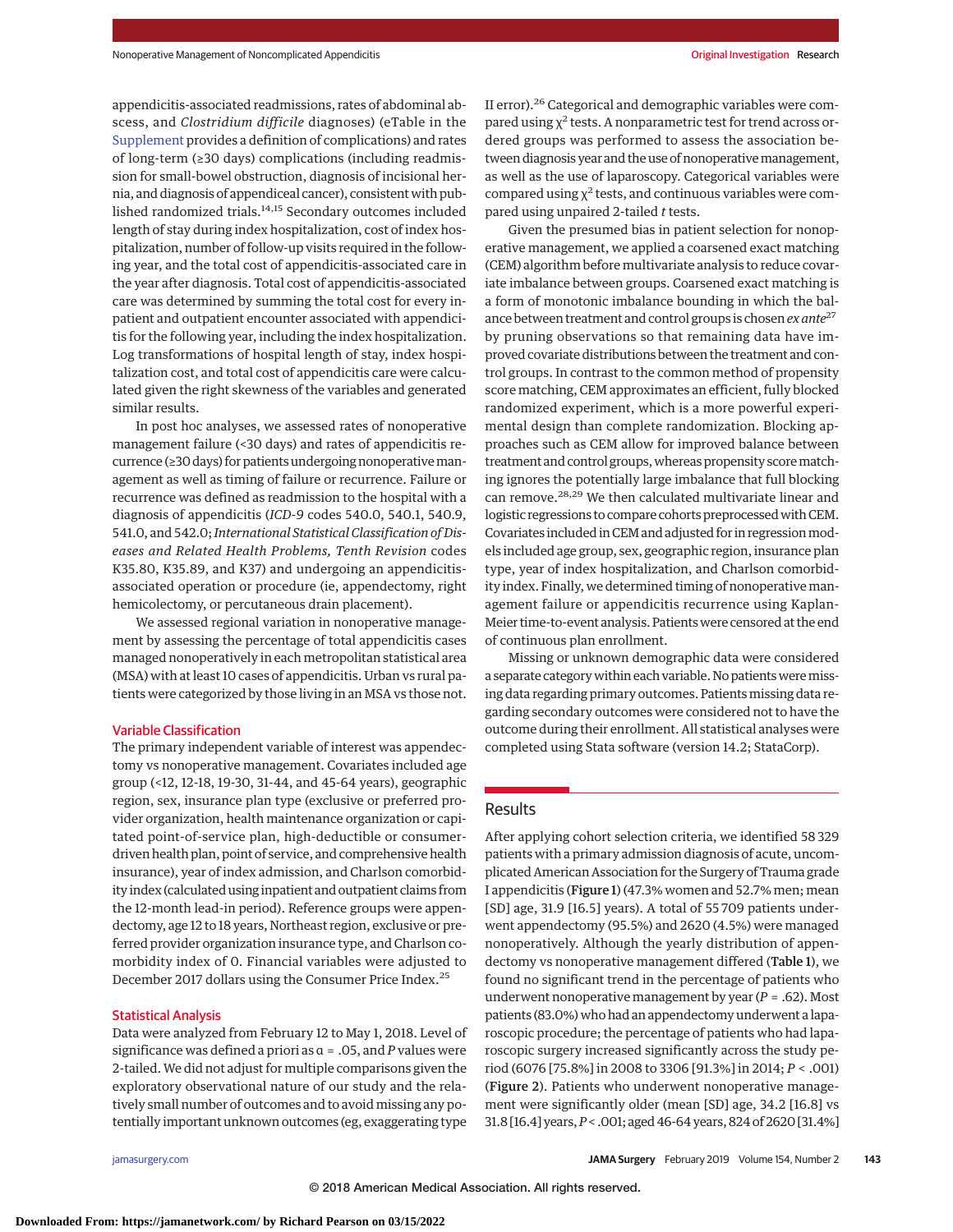

NOM indicates nonoperative management.

vs 14 362 of 55 709 [25.8%]), had more comorbid conditions (mean [SD] Charlson comorbidity index, 0.37 [1.08] vs 0.26 [0.79], *P* < .001; Charlson comorbidity index ≥2, 189 of 2620 [7.2%] vs 2613 of 55 709 [4.7%]), and lived in the Northeast (615 of 2620 [23.5%] vs 10 552 of 55 709 [18.9%]) or South (946 of 2620 [36.1%] vs 19 222 of 55 709 [34.5%]) compared with patients who underwent appendectomy (*P*< .001 for all) (Table 1). We found a significant difference in the type of insurance plans in which the nonoperative and appendectomy groups were enrolled; nonoperative patients were more likely to have highdeductible insurance (235 of 2620 [9.0%] vs 3626 of 55 709 [6.5%];*P*< .001). Patients who underwent appendectomy were enrolled in their health plans for amean (SD) duration of 5 (104) weeks longer than those undergoing nonoperative management, suggesting that patients in the nonoperative group had higher insurance turnover.

After CEM, cohort size was reduced to 44 775 (42 197 in the appendectomy group and 2578 in the nonoperative group). After pruning and weighting by CEM, baseline demographic differences between the 2 cohorts were no longer statistically different.

We determined the rate of short-term complications occurring less than 30 days after the index hospitalization for appendectomy and nonoperative management (Table 2). Allcause readmissions (121 of 2620 [4.6%] vs 1387 of 55 709 [2.5%]; *P*< .001) and appendicitis-associated readmissions (69 of 2620 [2.6%] vs 652 of 55 709 [1.2%]; *P* < .001) were significantly higher for patients who underwent nonoperative management. Patients undergoing nonoperative management were significantlymore likely to develop an abdominal abscess than those undergoing appendectomy (59 of 2620 [2.3] vs 722 of 55 709 [1.3%; *P* < .001]; adjusted odds ratio, 1.42 [95% CI, 1.05- 1.92; *P* = .02]). We found no significant differences in rates of emergency department visits or *C difficile* diagnoses.

For long-term complications occurring 30 days or more after the index hospitalization, univariate analysis revealed no statistically significant difference between groups in rates of appendiceal cancer (131 of 55 709 [0.2%] vs 8 of 2620 [0.3%]; *P* = .47) (Table 2). However, after CEM and multivariate logistic regression, patients treated nonoperatively weremore likely to be diagnosed with appendiceal cancer than those who underwent appendectomy (adjusted odds ratio, 4.07; 95% CI, 2.56-6.49; *P* < .001). Median time to appendiceal cancer diagnosis was 71 days (interquartile range, 41-130 days). No differences occurred in admissions for small-bowel obstruction (adjusted odds ratio, 1.29; 95% CI, 0.73-2.29) or subsequent claims related to incisional hernia (adjusted odds ratio, 1.19; 95% CI, 0.80-1.77).

Patients undergoing nonoperative management experienced statistically significant, albeit small, differences in length of hospital stay compared with patients who underwent appendectomy (unadjusted mean [SD], 1.7 [1.4] vs 1.6 [1.2] days [*P* < .001]; adjusted +0.15 days, *P* < .001). Patients who underwent open appendectomywere hospitalized for slightly longer than those treated laparoscopically (unadjustedmean [SD] length of stay, 1.9 [1.6] vs 1.5 [1.1] days [*P* < .001]; adjusted +0.39 days, *P* < .001). Patients undergoing nonoperative management had more follow-up visits for appendicitis in the year after hospital discharge compared with those undergoing appendectomy (unadjusted mean [SD], 1.6 [6.3] vs 0.3 [1.4] visits [*P* < .001]; adjusted, +1.11 visits, *P* < .001). The mean (SD) cost of the index hospitalization was less for patients undergoing nonoperative management (unadjusted, \$11 502 [\$9287] vs \$13 551 [\$10 160] [*P* < .001]; adjusted −\$2117, *P* < .001). However, when the total cost of appendicitis-associated care was considered (including index hospitalization, outpatient follow-up visits, and readmissions for complications, failure, or recurrence within 1 year after diagnosis), nonoperative management was more expensive (unadjusted mean [SD], \$14 934 [\$31 122] vs \$14 186 [\$10 889] [*P* = .003]; adjusted +\$785, *P* = .003).

Among patients in whom nonoperative management failed, a total of 44 (1.7% of the nonoperative group) experienced treatment failure within 30 days, resulting in hospital readmission and an appendicitis-associated surgery or procedure. Appendicitis recurred after 30 days in 57 patients (2.2% of patients in the nonoperative management group), who required hospital admission and an appendicitis-associated operation or procedure. Overall, the failure rate of nonoperative management (failure or recurrence leading to operative or procedural intervention) was 3.9% (101 of 2620 patients). Median time from the incident diagnosis to failure or recurrence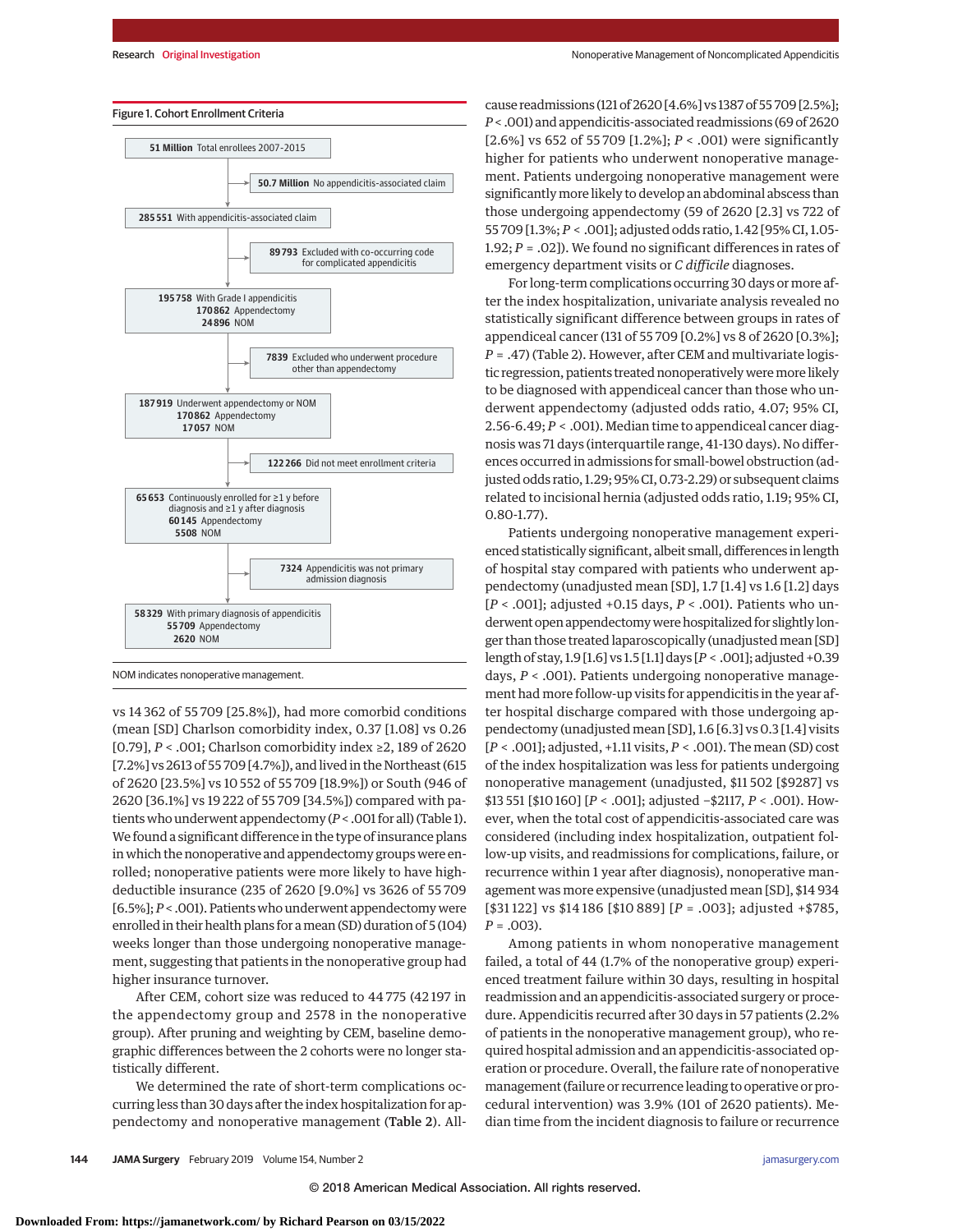|                                                          | Study Group <sup>a</sup>      |                            |         |  |  |  |
|----------------------------------------------------------|-------------------------------|----------------------------|---------|--|--|--|
| Characteristic                                           | Appendectomy<br>$(n = 55709)$ | <b>NOM</b><br>$(n = 2620)$ | P Value |  |  |  |
| Sex, No. (%)                                             |                               |                            |         |  |  |  |
| Male                                                     | 29 358 (52.7)                 | 1378 (52.6)                | .92     |  |  |  |
| Female                                                   | 26 351 (47.3)                 | 1242 (47.4)                |         |  |  |  |
| Age, mean (SD), y                                        | 31.8(16.4)                    | 34.2 (16.8)                | < 0.01  |  |  |  |
| Age group, No. (%)                                       |                               |                            |         |  |  |  |
| <12y                                                     | 5845 (10.5)                   | 232(8.8)                   |         |  |  |  |
| $12 - 18y$                                               | 10933 (19.6)                  | 432 (16.5)                 |         |  |  |  |
| $19-30y$                                                 | 10 672 (19.2)                 | 469 (17.9)                 | < .001  |  |  |  |
| $31 - 45y$                                               | 13 897 (24.9)                 | 663 (25.3)                 |         |  |  |  |
| 46-64 $y$                                                | 14 362 (25.8)                 | 824 (31.4)                 |         |  |  |  |
| Geographic region, No. (%)                               |                               |                            |         |  |  |  |
| Northeast                                                | 10 552 (18.9)                 | 615 (23.5)                 |         |  |  |  |
| <b>North Central</b>                                     | 10884 (19.5)                  | 509 (19.4)                 |         |  |  |  |
| South                                                    | 19 222 (34.5)                 | 946 (36.1)                 | < .001  |  |  |  |
| West                                                     | 14 282 (25.6)                 | 519 (19.8)                 |         |  |  |  |
| Unknown                                                  | 769 (1.4)                     | 31(1.2)                    |         |  |  |  |
| Insurance type, No. (%)                                  |                               |                            |         |  |  |  |
| EPO or PPO                                               | 35 912 (64.5)                 | 1647 (62.9)                |         |  |  |  |
| HMO or Cap POS                                           | 9529 (17.1)                   | 416 (15.9)                 |         |  |  |  |
| HDHP or CDHP                                             | 3626 (6.5)                    | 235(9.0)                   | < .001  |  |  |  |
| POS                                                      | 4357 (7.8)                    | 217(8.3)                   |         |  |  |  |
| Comp                                                     | 810(1.4)                      | 41(1.6)                    |         |  |  |  |
| Unknown/missing                                          | 1475 (2.6)                    | 64 (2.4)                   |         |  |  |  |
| Grouped Charlson comorbidity index, No. (%) <sup>b</sup> |                               |                            |         |  |  |  |
| $\mathbf 0$                                              | 46 286 (83.1)                 | 2105 (80.3)                |         |  |  |  |
| $\mathbf{1}$                                             | 6810 (12.2)                   | 326 (12.4)                 | < .001  |  |  |  |
| $\geq$ 2                                                 | 2613 (4.7)                    | 189 (7.2)                  |         |  |  |  |
| Year of diagnosis, No. (%)                               |                               |                            |         |  |  |  |
| 2008                                                     | 8016 (14.4)                   | 486 (18.5)                 |         |  |  |  |
| 2009                                                     | 9740 (17.5)                   | 397 (15.2)                 |         |  |  |  |
| 2010                                                     | 10 001 (18.0)                 | 452 (17.3)                 |         |  |  |  |
| 2011                                                     | 9982 (17.9)                   | 381 (14.5)                 | < .001  |  |  |  |
| 2012                                                     | 8120 (14.6)                   | 388 (14.8)                 |         |  |  |  |
| 2013                                                     | 6228 (11.2)                   | 312(11.9)                  |         |  |  |  |
| 2014                                                     | 3622 (6.5)                    | 204 (7.8)                  |         |  |  |  |
| Duration of enrollment, mean (SD), y                     | 6.0(2.0)                      | 5.9(2.1)                   | .04     |  |  |  |
| Duration of follow-up, mean (SD), y                      | 3.2(1.7)                      | 3.2(1.8)                   | .77     |  |  |  |

Abbreviations: Cap POS, capitated point of service; CDHP, consumer-driven health plan; Comp, comprehensive health insurance; EPO, exclusive provider organization; HDHP, high-deductible health plan; HMO, health maintenance organization; NOM, nonoperative management; POS, point of service; PPO, preferred provider organization. <sup>a</sup> Percentages have been rounded and may not total 100.

**b** Higher index indicates greater number of comordidities.

was 42 days (interquartile range, 8-125 days; mean [SD], 153 [29] days) (Figure 3).

We found extensive regional variation in rates of nonoperative management by MSA but no statistically significant difference between urban vs rural areas (2237 of 50 414 [4.4%] vs 383 of 7915 [4.8%]; *P* = .11) (eFigure in the [Supplement\)](https://jama.jamanetwork.com/article.aspx?doi=10.1001/jamasurg.2018.4282&utm_campaign=articlePDF%26utm_medium=articlePDFlink%26utm_source=articlePDF%26utm_content=jamasurg.2018.4282). In 69 of the 314 MSAs (22.0%), all cases of uncomplicated appendicitis were managed with appendectomy, whereas the maximum rate of nonoperative management was 20.4% (10 of 49 cases) in 1 MSA.

# **Discussion**

This study is unique in its evaluation of nonoperative management of uncomplicated appendicitis based on its use of a large national cohort, detailed longitudinal cost data, and duration of long-term follow-up (mean [SD], 3.2 [1.7] years, maximum 8 years). We found that patients undergoing nonoperative management had higher rates of readmission and were more likely to develop an abscess. Although the mean index hospitalization cost was less for nonoperative management, the mean total cost of appendicitis-associated care was more expensive for the nonoperative cohort owing to more follow-up visits, readmissions, and additional procedures.

The overall failure rate of nonoperative management, including short-term failures and long-term recurrences, was 3.9%, which is lower than the failure rates reported in existing randomized trials<sup>11-17</sup> but consistent with the failure rate reported in a prior retrospective study.<sup>20</sup> The privately insured cohort assessed in this study may have a different failure rate than the general population; alternatively, nonoper-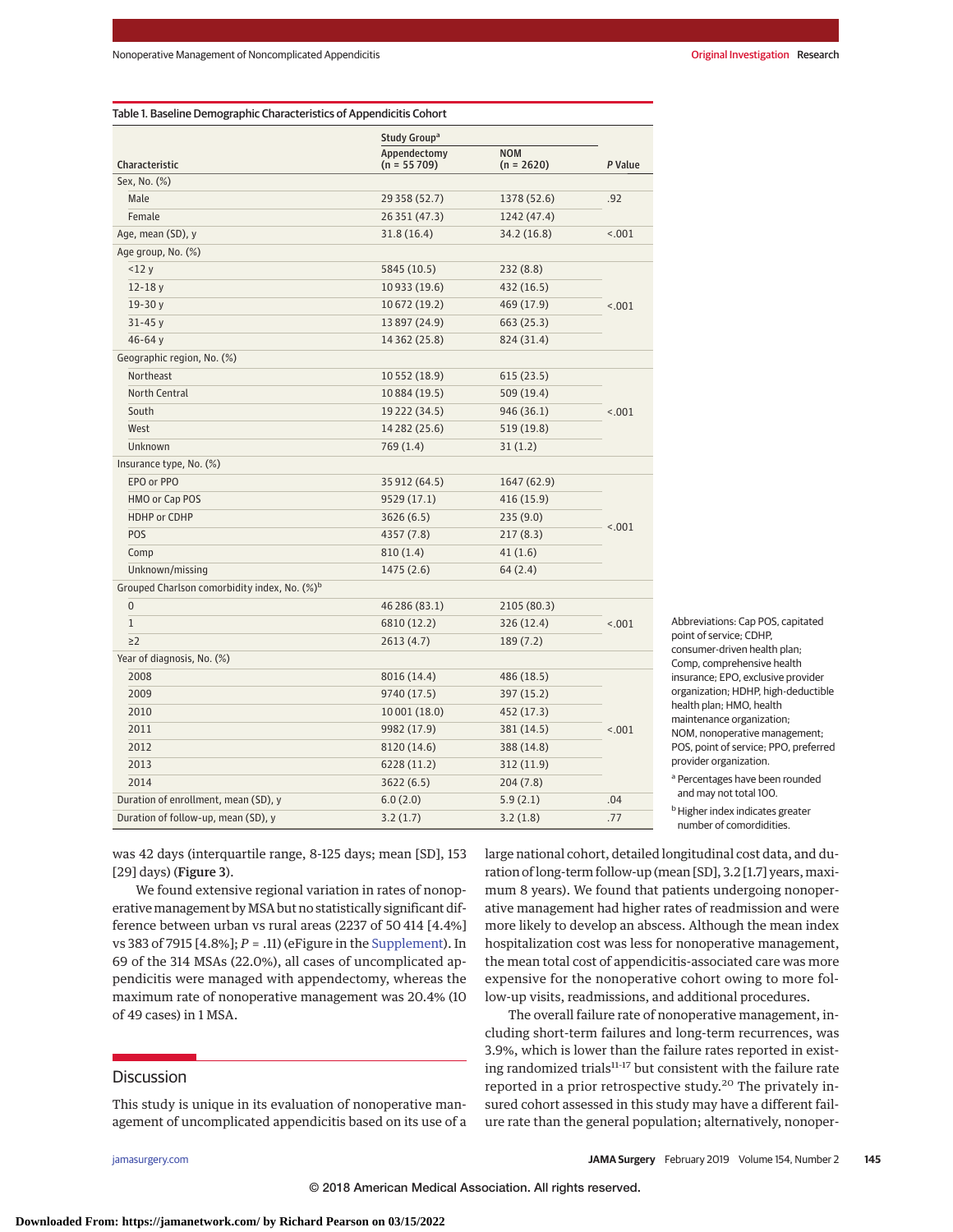

P values represent the results of a nonparametric test for trend across ordered groups.

ative treatment failure may be discovered at higher rates in randomized clinical trials, given careful monitoring for ongoing complications. Although most failures of nonoperative management occurred in the first year, the risk of appendicitis recurrence persisted as long as 4 years after the index hospitalization. This outcome represents a new finding, because no randomized trial, to our knowledge, has followed up patients for longer than 2 years. Furthermore, in the clinical setting, this timeline may exceed a single surgeon's care, leading to a positively skewed assumption about the success of nonoperative management.

Although overall failure rates were low, those who underwent nonoperative management had an increased risk of abscess, consistent with previous studies of laparoscopic appendectomy<sup>30-32</sup> and nonoperative management.<sup>13-15,17</sup> Proponents of nonoperative management note that the crude increase in abscess is only 1%, and many patients may be willing to accept this slight additional risk to avoid surgery. However, this increase in morbidity is also associated with increased costs and the need for additional procedures. Full disclosure for patients considering nonoperative management should include this information.

Patients undergoing nonoperative management also had more all-cause and appendicitis-related readmissions.Our study is nonrandomized and retrospective, so the increased allcause readmission rate could reflect the worse baseline health of the population undergoing nonoperative management. Higher readmission ratesmay also reflect a bias by surgeons not comfortable with nonoperative management to readmit patients for observation. Supporting such a possibility is the finding that 25 of 69 patients undergoing appendicitis-related readmission in the nonoperative management group (36%) did not require additional operations or procedures. Despite these potential explanations, differences in readmission rates persisted after CEM and multivariate analysis, suggesting that our findings reflect a true clinical difference. These findings differ from those of prior randomized clinical trials and may indicate that nonoperative management results in worse short-term health when generalized to a broader population.

Higher rates of complications are tied to higher costs. Previous analyses found that nonoperative management is less expensive than appendectomy.<sup>13,15,17,33-35</sup> Proponents argue that nonoperative management is a cost-effective way to treat appendicitis. However, most studies focus only on the cost of index hospitalization or obtain long-term costs through modeling. The assumptions on which these models are built reference the controlled environment of randomized clinical trials. Our data reflect real-world costs and suggest that, although the index hospitalization is less expensive for nonoperative management, the total cost of appendicitis care is approximately 5.5% higher when managed nonoperatively. Although these data do not account for indirect societal costs, they highlight the importance of considering the total burden of care rather than the index hospitalization alone.

An important consequence of nonoperative management is missed appendiceal cancer. We found that 0.3% of patients undergoing nonoperative management later presented with appendiceal cancer, similar to the cohort that underwent appendectomy (0.2%) and to previous studies that found appendiceal cancer rates ranging from 0.01% to 1.0% in appendectomy specimens after appendicitis.<sup>36-39</sup> However, adjusted analyses suggested that nonoperative management was associated with increased odds of eventual development of appendiceal malignant disease. Given the low rate of appendiceal malignant neoplasms in this cohort, unadjusted analyses suggest that the present study is underpowered to detect a true difference in risk. Any study or clinical pathway involving nonoperative management must consider this potential downstream effect of nonoperative management and use the encounter as an opportunity to counsel patients regarding vigilant future cancer screening.

Although rates of nonoperative management varied across metropolitan areas, broad regional differences were less pronounced. Patients living in the Northeast and South were slightly more likely to undergo nonoperative management compared with those living in the North Central and Western regions. No difference in rates of nonoperative management occurred between urban and rural areas. Previous studies have suggested that patients in rural areas may undergo less surgery than those in urban regions with abundant health care resources<sup>40</sup>; however, our data do not support a similar regional pattern for appendicitis care.

### Limitations

Our study has limitations inherent to administrative claims data, including the ability to accurately identify the nonoperative management cohort. We applied stringent cohort selection criteria to best identify these patients (ie, those requiring a primary diagnosis of uncomplicated appendicitis, excluding those with co-occurring complicated appendicitis codes, and excluding those who underwent procedures other than appendectomy). However, the potential for misclassification remains owing to errors in diagnosis. If these patients instead had another abdominal process, such as gastroenteritis, the outcomes for nonoperative management may appear better than they actually are. We also assumed that all patients who had appendectomies actually had appendicitis, which may not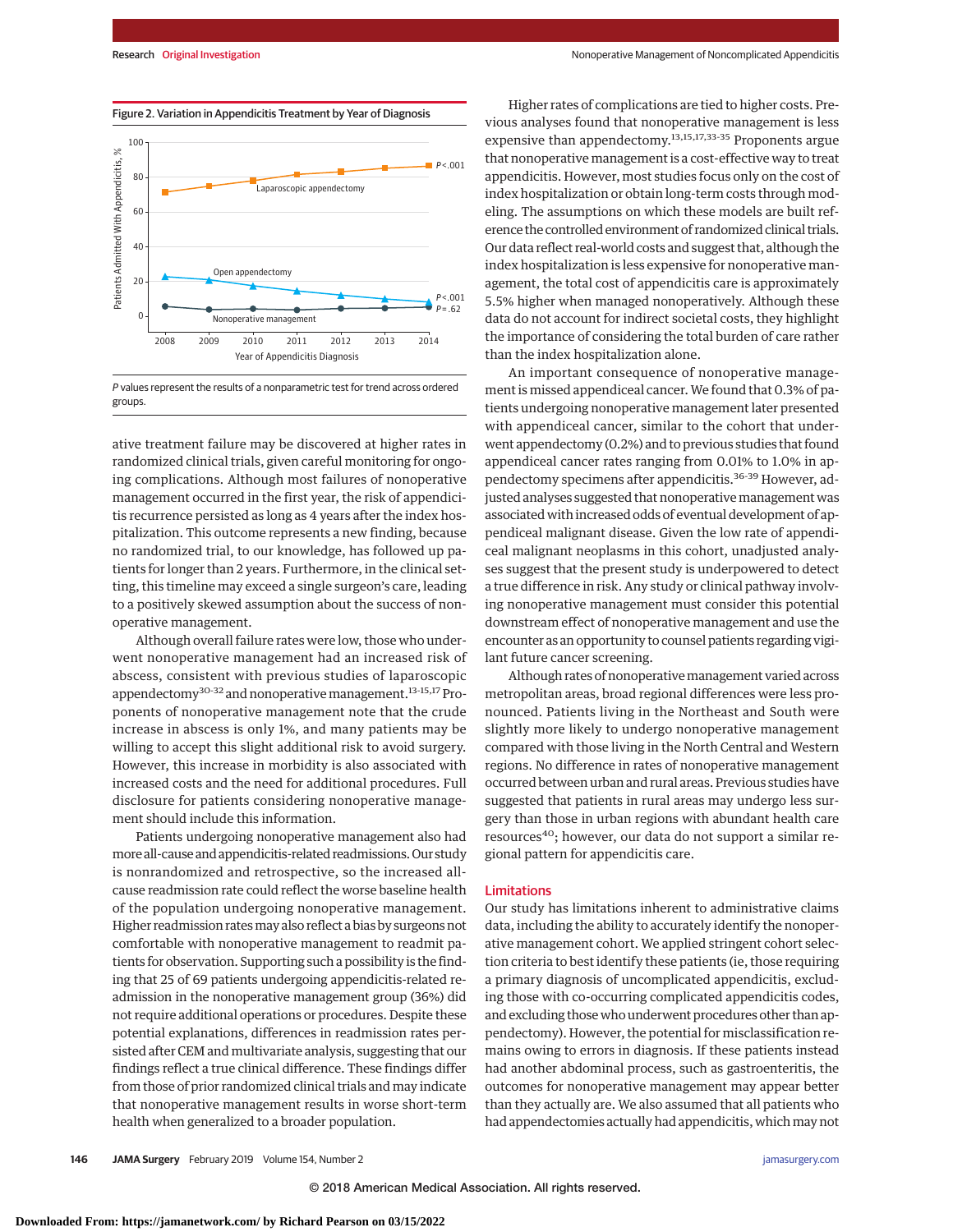| Table 2. Complications Following Index Appendicitis Hospitalization |                                        |                               |                                                   |                                             |                   |         |  |  |  |
|---------------------------------------------------------------------|----------------------------------------|-------------------------------|---------------------------------------------------|---------------------------------------------|-------------------|---------|--|--|--|
|                                                                     | <b>Unadjusted Univariate Analysis</b>  |                               |                                                   | Adjusted Multivariate Analysis <sup>a</sup> |                   |         |  |  |  |
|                                                                     | Study Group, No. (%)                   |                               |                                                   |                                             |                   |         |  |  |  |
|                                                                     | Complication                           | Appendectomy<br>$(n = 55709)$ | Nonoperative<br><b>Management</b><br>$(n = 2620)$ | P Value                                     | OR (95% CI)       | P Value |  |  |  |
| Short-term (<30 d)                                                  |                                        |                               |                                                   |                                             |                   |         |  |  |  |
|                                                                     | ED visit                               | 3299(5.9)                     | 169(6.4)                                          | .26                                         | $0.96(0.81-1.14)$ | .65     |  |  |  |
|                                                                     | All-cause readmission                  | 1387(2.5)                     | 121(4.6)                                          | < 0.01                                      | $1.60(1.29-1.97)$ | < 0.01  |  |  |  |
|                                                                     | Appendicitis-associated<br>readmission | 652(1.2)                      | 69(2.6)                                           | < 0.01                                      | $2.13(1.63-2.77)$ | < 0.01  |  |  |  |
|                                                                     | Abscess                                | 722(1.3)                      | 59(2.3)                                           | < .001                                      | $1.42(1.05-1.92)$ | .02     |  |  |  |
|                                                                     | Clostridium difficile<br>diagnosis     | 79(0.1)                       | 2(0.1)                                            | .38                                         | $0.04(0-10.32)$   | .25     |  |  |  |
| Long-term $( \geq 30 d)$                                            |                                        |                               |                                                   |                                             |                   |         |  |  |  |
|                                                                     | Admission for SBO                      | 213(0.4)                      | 18(0.7)                                           | .02                                         | $1.29(0.73-2.29)$ | .38     |  |  |  |
|                                                                     | Incisional hernia                      | 477(0.9)                      | 30(1.1)                                           | .12                                         | $1.19(0.80-1.77)$ | .39     |  |  |  |
|                                                                     | Appendiceal cancer                     | 131(0.2)                      | 8(0.3)                                            | .47                                         | $4.07(2.56-6.49)$ | < 0.001 |  |  |  |

Abbreviations: ED, emergency department; OR, odds ratio; SBO, small-bowel obstruction.

<sup>a</sup> Variables included as covariates in multivariate models were age group, geographic region, sex, insurance plan type, year of index admission, and Charlson comorbidity index.

Figure 3. Timing of Overall Failure of Nonoperative Management of Appendicitis by Kaplan-Meier Time-to-Event Analysis



The overall failure rate of nonoperative management (failure or recurrence leading to operative or procedural intervention) was 3.9%.

be the case in approximately 10%.<sup>41</sup> The privately insured population evaluated in this study may be different than uninsured and government-insured patients; thus, these results may not be generalizable to these populations.

Our data may also have been limited by potential selection bias, because nonoperative management is most commonly used for patients who are poor operative candidates. We therefore corrected for differences between the groups un-

# ARTICLE INFORMATION

**Accepted for Publication:** August 12, 2018.

**Published Online:** November 14, 2018. doi[:10.1001/jamasurg.2018.4282](https://jama.jamanetwork.com/article.aspx?doi=10.1001/jamasurg.2018.4282&utm_campaign=articlePDF%26utm_medium=articlePDFlink%26utm_source=articlePDF%26utm_content=jamasurg.2018.4282)

**Author Contributions:** Dr Sceats had full access to all the data in the study and takes responsibility for the integrity of the data and the accuracy of the data analysis.

Concept and design: Sceats, Morris, Kin, Staudenmayer.

Acquisition, analysis, or interpretation of data: All authors.

Drafting of the manuscript: Sceats. Critical revision of the manuscript for important intellectual content: All authors. Statistical analysis: Sceats, Trickey, Kin, Staudenmayer. Obtained funding: Sceats. Administrative, technical, or material support: Morris. Supervision: Trickey, Morris, Kin, Staudenmayer. **Conflict of Interest Disclosures:** None reported. **Funding/Support:** Data for this project were accessed using the Stanford Center for Population

Health Sciences Data Core, which is supported by National Center for Advancing Translational Science Clinical and Translational Science Award UL1 TR001085 from the National Institutes of Health (NIH) and internal funding from Stanford University. This study was also supported by National Center for Advancing Translational Science, Clinical and Translational Science Awards KL2TR001083 and UL1TR001085 from the NIH.

**Role of the Funder/Sponsor:** The funders/ sponsors were not involved in the design and conduct of the study; collection, management,

selection bias. Finally, the insurance claims database lacks clinical information that would improve comparisons between patients. Data regarding important clinical characteristics, such as symptom duration on presentation, laboratory data, imaging findings, and presence or absence of appendicolith, would significantly improve patient matching and stratification.

# **Conclusions**

This report is the first national longitudinal study, to our knowledge, assessing the outcomes of nonoperative management of appendicitis. The nonoperative management failure and appendicitis recurrence rates described herein are lower than those reported in previous clinical trials. However, nonoperative management was found to be associated with higher rates of abscess development and readmission and higher overall cost of care. Taken together, these data do not support the use of nonoperative management as first-line therapy for uncomplicated appendicitis until more conclusive randomized clinical trial data become available.

dergoing appendectomy and nonoperative management using a CEM algorithm and multivariate analysis. However, the potential for hidden confounding remains. Patients in the nonoperative group were enrolled in their insurance plans for slightly shorter times than those in the appendectomy group; this small differential loss to follow-up also may contribute to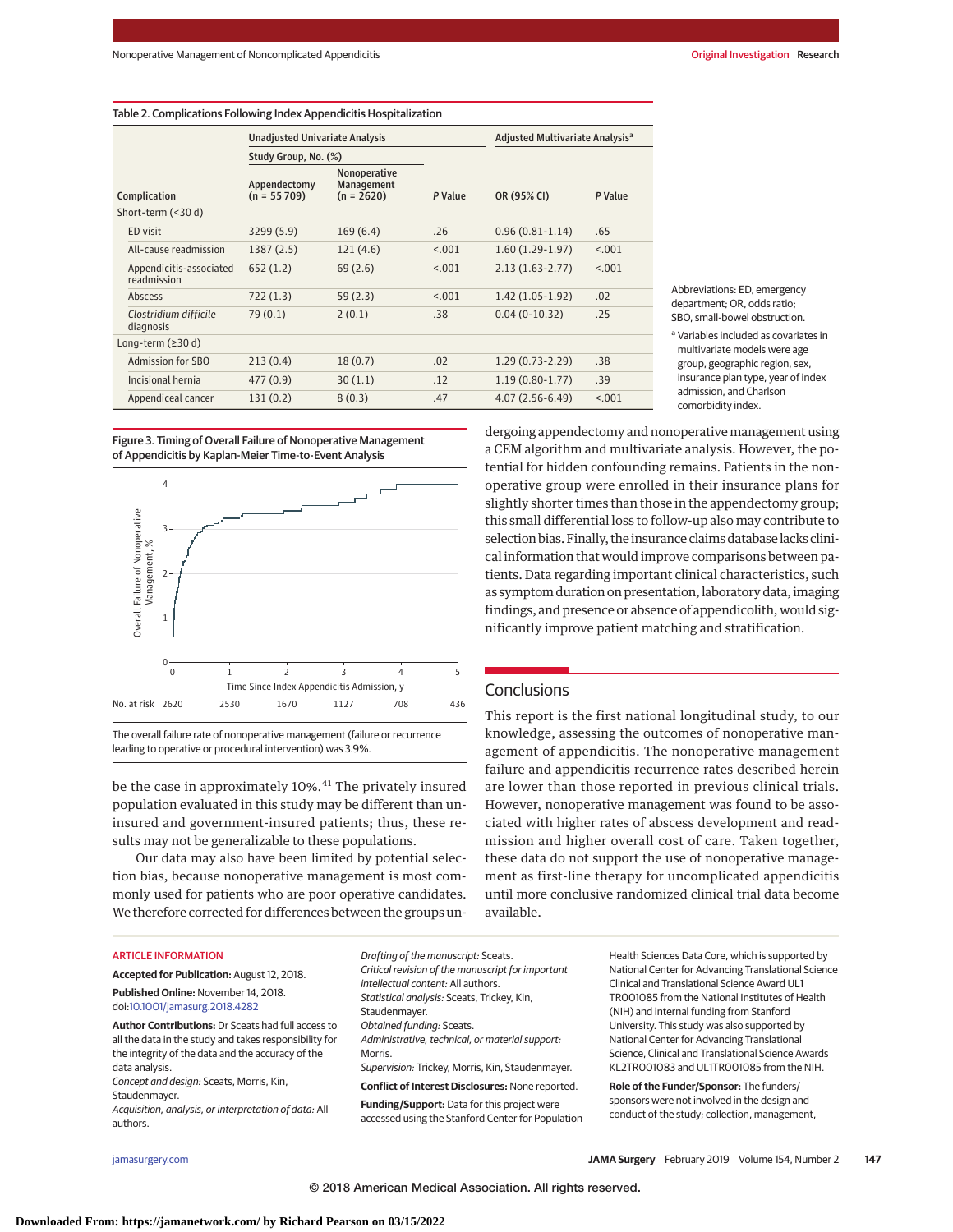analysis, and interpretation of the data; or preparation, review, or approval of the manuscript.

**Disclaimer:** The content is solely the responsibility of the authors and does not necessarily represent the official views of the NIH.

#### **REFERENCES**

**1**. Ditillo MF, Dziura JD, Rabinovici R. Is it safe to delay appendectomy in adults with acute appendicitis? Ann Surg. 2006;244(5):656-660. doi[:10.1097/01.sla.0000231726.53487.dd](https://dx.doi.org/10.1097/01.sla.0000231726.53487.dd)

**2**. Eldar S, Nash E, Sabo E, et al. Delay of surgery in acute appendicitis. Am J Surg. 1997;173(3):194-198. doi[:10.1016/S0002-9610\(96\)00011-6](https://dx.doi.org/10.1016/S0002-9610(96)00011-6)

**3**. Temple CL, Huchcroft SA, Temple WJ. The natural history of appendicitis in adults: a prospective study. Ann Surg. 1995;221(3):278-281. doi[:10.1097/00000658-199503000-00010](https://dx.doi.org/10.1097/00000658-199503000-00010)

**4**. Wilms IM, de Hoog DE, de Visser DC, Janzing HM. Appendectomy versus antibiotic treatment for acute appendicitis. [Cochrane](https://www.ncbi.nlm.nih.gov/pubmed/22071846) Database Syst Rev[. 2011;\(11\):CD008359.](https://www.ncbi.nlm.nih.gov/pubmed/22071846)

**5**. Ming PC, Yan TY, Tat LH. Risk factors of postoperative infections in adults with complicated appendicitis. Surg Laparosc Endosc Percutan Tech. 2009;19(3):244-248. doi[:10.1097/SLE.](https://dx.doi.org/10.1097/SLE.0b013e3181a4cda2) [0b013e3181a4cda2](https://dx.doi.org/10.1097/SLE.0b013e3181a4cda2)

**6**. Konstantinidis KM, Anastasakou KA, Vorias MN, Sambalis GH, Georgiou MK, Xiarchos AG. A decade of laparoscopic appendectomy: presentation of 1026 patients with suspected appendicitis treated in a single surgical department. J Laparoendosc Adv Surg Tech A. 2008;18(2):248-258. doi[:10.1089/lap.](https://dx.doi.org/10.1089/lap.2006.0209) [2006.0209](https://dx.doi.org/10.1089/lap.2006.0209)

**7**. Leung TT, Dixon E, Gill M, et al. Bowel obstruction following appendectomy: what is the true incidence? Ann Surg. 2009;250(1):51-53. doi[:10.1097/SLA.0b013e3181ad64a7](https://dx.doi.org/10.1097/SLA.0b013e3181ad64a7)

**8**. Parker MC, Ellis H, Moran BJ, et al. Postoperative adhesions: ten-year follow-up of 12 584 patients undergoing lower abdominal surgery. Dis Colon Rectum. 2001;44(6):822-829. doi[:10.1007/](https://dx.doi.org/10.1007/BF02234701) [BF02234701](https://dx.doi.org/10.1007/BF02234701)

**9**. Kapischke M, Friedrich F, Hedderich J, Schulz T, Caliebe A. Laparoscopic versus open appendectomy—quality of life 7 years after surgery. Langenbecks Arch Surg. 2011;396(1):69-75. doi[:10.](https://dx.doi.org/10.1007/s00423-010-0715-1) [1007/s00423-010-0715-1](https://dx.doi.org/10.1007/s00423-010-0715-1)

**10**. Scott JW, Olufajo OA, Brat GA, et al. Use of national burden to define operative emergency general surgery.JAMA Surg. 2016;151(6):e160480. doi[:10.1001/jamasurg.2016.0480](https://jama.jamanetwork.com/article.aspx?doi=10.1001/jamasurg.2016.0480&utm_campaign=articlePDF%26utm_medium=articlePDFlink%26utm_source=articlePDF%26utm_content=jamasurg.2018.4282)

**11**. Eriksson S, Granström L. Randomized controlled trial of appendicectomy versus antibiotic therapy for acute appendicitis. Br J Surg. 1995;82(2):166-169. doi[:10.1002/bjs.1800820207](https://dx.doi.org/10.1002/bjs.1800820207)

**12**. Styrud J, Eriksson S, Nilsson I, et al. Appendectomy versus antibiotic treatment in acute appendicitis: a prospective multicenter randomized controlled trial. World J Surg. 2006;30(6):1033-1037. doi[:10.1007/s00268-005-0304-6](https://dx.doi.org/10.1007/s00268-005-0304-6)

**13**. Turhan AN, Kapan S, Kütükçü E, Yiğitbaş H, Hatipoğlu S, Aygün E. Comparison of operative and non operative management of acute appendicitis. [Ulus Travma Acil Cerrahi Derg](https://www.ncbi.nlm.nih.gov/pubmed/19779986). 2009;15(5):459-462.

**14**. Salminen P, Paajanen H, Rautio T, et al. Antibiotic therapy vs appendectomy for treatment of uncomplicated acute appendicitis: the APPAC

randomized clinical trial.JAMA. 2015;313(23):2340- 2348. doi[:10.1001/jama.2015.6154](https://jama.jamanetwork.com/article.aspx?doi=10.1001/jama.2015.6154&utm_campaign=articlePDF%26utm_medium=articlePDFlink%26utm_source=articlePDF%26utm_content=jamasurg.2018.4282)

**15**. Di Saverio S, Sibilio A, Giorgini E, et al. The NOTA Study (Non Operative Treatment for Acute Appendicitis): prospective study on the efficacy and safety of antibiotics (amoxicillin and clavulanic acid) for treating patients with right lower quadrant abdominal pain and long-term follow-up of conservatively treated suspected appendicitis. Ann Surg. 2014;260(1):109-117. doi[:10.](https://dx.doi.org/10.1097/SLA.0000000000000560) [1097/SLA.0000000000000560](https://dx.doi.org/10.1097/SLA.0000000000000560)

**16**. Vons C, Barry C, Maitre S, et al. Amoxicillin plus clavulanic acid versus appendicectomy for treatment of acute uncomplicated appendicitis: an open-label, non-inferiority, randomised controlled trial. Lancet. 2011;377(9777):1573-1579. doi[:10.1016/S0140-6736\(11\)60410-8](https://dx.doi.org/10.1016/S0140-6736(11)60410-8)

**17**. Hansson J, Körner U, Khorram-Manesh A, Solberg A, Lundholm K. Randomized clinical trial of antibiotic therapy versus appendicectomy as primary treatment of acute appendicitis in unselected patients. Br J Surg. 2009;96(5):473-481. doi[:10.1002/bjs.6482](https://dx.doi.org/10.1002/bjs.6482)

**18**. Di Saverio S, Birindelli A, Kelly MD, et al. WSES Jerusalem guidelines for diagnosis and treatment of acute appendicitis. World J Emerg Surg. 2016;11:34. doi[:10.1186/s13017-016-0090-5](https://dx.doi.org/10.1186/s13017-016-0090-5)

**19**. Tanaka Y, Uchida H, Kawashima H, et al. Long-term outcomes of operative versus nonoperative treatment for uncomplicated appendicitis.J Pediatr Surg. 2015;50(11):1893-1897. doi[:10.1016/j.jpedsurg.2015.07.008](https://dx.doi.org/10.1016/j.jpedsurg.2015.07.008)

**20**. McCutcheon BA, Chang DC, Marcus LP, et al. Long-term outcomes of patients with nonsurgically managed uncomplicated appendicitis. J Am Coll Surg. 2014;218(5):905-913. doi[:10.1016/j.jamcollsurg.2014.](https://dx.doi.org/10.1016/j.jamcollsurg.2014.01.003) [01.003](https://dx.doi.org/10.1016/j.jamcollsurg.2014.01.003)

**21**. Tominaga GT, Staudenmayer KL, Shafi S, et al; American Association for the Surgery of Trauma Committee on Patient Assessment. The American Association for the Surgery of Trauma grading scale for 16 emergency general surgery conditions: disease-specific criteria characterizing anatomic severity grading. J Trauma Acute Care Surg. 2016; 81(3):593-602. doi[:10.1097/TA.](https://dx.doi.org/10.1097/TA.0000000000001127) [0000000000001127](https://dx.doi.org/10.1097/TA.0000000000001127)

**22**. Shafi S, Aboutanos M, Brown CV, et al; American Association for the Surgery of Trauma Committee on Patient Assessment and Outcomes. Measuring anatomic severity of disease in emergency general surgery. J Trauma Acute Care Surg. 2014;76(3):884-887. doi[:10.1097/TA.](https://dx.doi.org/10.1097/TA.0b013e3182aafdba) [0b013e3182aafdba](https://dx.doi.org/10.1097/TA.0b013e3182aafdba)

**23**. Hernandez MC, Aho JM, Habermann EB, Choudhry AJ, Morris DS, Zielinski MD. Increased anatomic severity predicts outcomes: validation of the American Association for the Surgery of Trauma's Emergency General Surgery score in appendicitis. J Trauma Acute Care Surg. 2017;82(1): 73-79. doi[:10.1097/TA.0000000000001274](https://dx.doi.org/10.1097/TA.0000000000001274)

**24**. Utter GH, Miller PR, Mowery NT, et al. ICD-9-CM and ICD-10-CM mapping of the AAST Emergency General Surgery disease severity grading systems: conceptual approach, limitations, and recommendations for the future. J Trauma Acute Care Surg. 2015;78(5):1059-1065. doi[:10.](https://dx.doi.org/10.1097/TA.0000000000000608) [1097/TA.0000000000000608](https://dx.doi.org/10.1097/TA.0000000000000608)

**25**. Bureau of Labor Statistics. Consumer price index—all urban consumers, 1956-2018 [time series]. [https://data.bls.gov/pdq/SurveyOutputServlet.](https://data.bls.gov/pdq/SurveyOutputServlet) Accessed October 8, 2018.

**26**. Rothman KJ. No adjustments are needed for multiple comparisons. Epidemiology. 1990;1(1): 43-46. doi[:10.1097/00001648-199001000-00010](https://dx.doi.org/10.1097/00001648-199001000-00010)

**27**. Blackwell M, Iacus S, King G, Porro G. CEM: coarsened exact matching in Stata. Stata J. 2009;9 (4):524-546.

**28**. Iacus S, King G, Porro G. Causal inference without balance checking: coarsened exact matching. Polit Anal. 2012;20(1):1-24. doi[:10.1093/](https://dx.doi.org/10.1093/pan/mpr013) [pan/mpr013](https://dx.doi.org/10.1093/pan/mpr013)

**29**. King G, Nielsen R. Why propensity scores should not be used for matching. [https://gking.harvard.edu/files/gking/files/psnot.](https://gking.harvard.edu/files/gking/files/psnot.pdf) [pdf.](https://gking.harvard.edu/files/gking/files/psnot.pdf) Updated December 16, 2016. Accessed October 8, 2018.

**30**. Cho J, Park I, Lee D, Sung K, Baek J, Lee J. Risk factors for postoperative intra-abdominal abscess after laparoscopic appendectomy: analysis for consecutive 1817 experiences. Dig Surg. 2015;32(5): 375-381. doi[:10.1159/000438707](https://dx.doi.org/10.1159/000438707)

**31**. Katkhouda N, Friedlander MH, Grant SW, et al. Intraabdominal abscess rate after laparoscopic appendectomy. Am J Surg[. 2000;180\(6\):](https://www.ncbi.nlm.nih.gov/pubmed/11182397) [456-459.](https://www.ncbi.nlm.nih.gov/pubmed/11182397)

**32**. Asarias JR, Schlussel AT, Cafasso DE, et al. Incidence of postoperative intraabdominal abscesses in open versus laparoscopic appendectomies. Surg Endosc. 2011;25(8):2678- 2683. doi[:10.1007/s00464-011-1628-y](https://dx.doi.org/10.1007/s00464-011-1628-y)

**33**. Sippola S, Grönroos J, Tuominen R, et al. Economic evaluation of antibiotic therapy versus appendicectomy for the treatment of uncomplicated acute appendicitis from the APPAC randomized clinical trial. Br J Surg. 2017;104(10): 1355-1361. doi[:10.1002/bjs.10575](https://dx.doi.org/10.1002/bjs.10575)

**34**. Wu JX, Dawes AJ, Sacks GD, Brunicardi FC, Keeler EB. Cost effectiveness of nonoperative management versus laparoscopic appendectomy for acute uncomplicated appendicitis. Surgery. 2015;158(3):712-721. doi[:10.1016/j.surg.2015.](https://dx.doi.org/10.1016/j.surg.2015.06.021) [06.021](https://dx.doi.org/10.1016/j.surg.2015.06.021)

**35**. Wu JX, Sacks GD, Dawes AJ, DeUgarte D, Lee SL. The cost-effectiveness of nonoperative management versus laparoscopic appendectomy for the treatment of acute, uncomplicated appendicitis in children. J Pediatr Surg. 2017;52(7): 1135-1140. doi[:10.1016/j.jpedsurg.2016.10.009](https://dx.doi.org/10.1016/j.jpedsurg.2016.10.009)

**36**. Arellano M, Gonzalez-Dominguez Y, Molina-Ortiz F, Garceau MH, Cantero R, Rodriguez-Montes J. Primary adenocarcinoma of the appendix: experience at La Paz University Hospital of Madrid (1967-2014). Int J Surg Open. 2016;4:23-26. doi[:10.1016/j.ijso.2016.06.003](https://dx.doi.org/10.1016/j.ijso.2016.06.003)

**37**. Blair NP, Bugis SP, Turner LJ, MacLeod MM. Review of the pathologic diagnoses of 2216 appendectomy specimens. Am J Surg. 1993;165(5): 618-620. doi[:10.1016/S0002-9610\(05\)80446-5](https://dx.doi.org/10.1016/S0002-9610(05)80446-5)

**38**. Schwartz JA, Forleiter C, Lee D, Kim GJ. Occult appendiceal neoplasms in acute and chronic appendicitis: a single-institution experience of 1793 appendectomies. Am Surg[. 2017;83\(12\):1381-1385.](https://www.ncbi.nlm.nih.gov/pubmed/29336758)

**39**. Swank HA, Eshuis EJ, Ubbink DT, Bemelman WA. Is routine histopathological examination of appendectomy specimens useful? a systematic review of the literature. Colorectal Dis. 2011;13(11):1214-1221. doi[:10.1111/j.1463-1318.2010.](https://dx.doi.org/10.1111/j.1463-1318.2010.02457.x) [02457.x](https://dx.doi.org/10.1111/j.1463-1318.2010.02457.x)